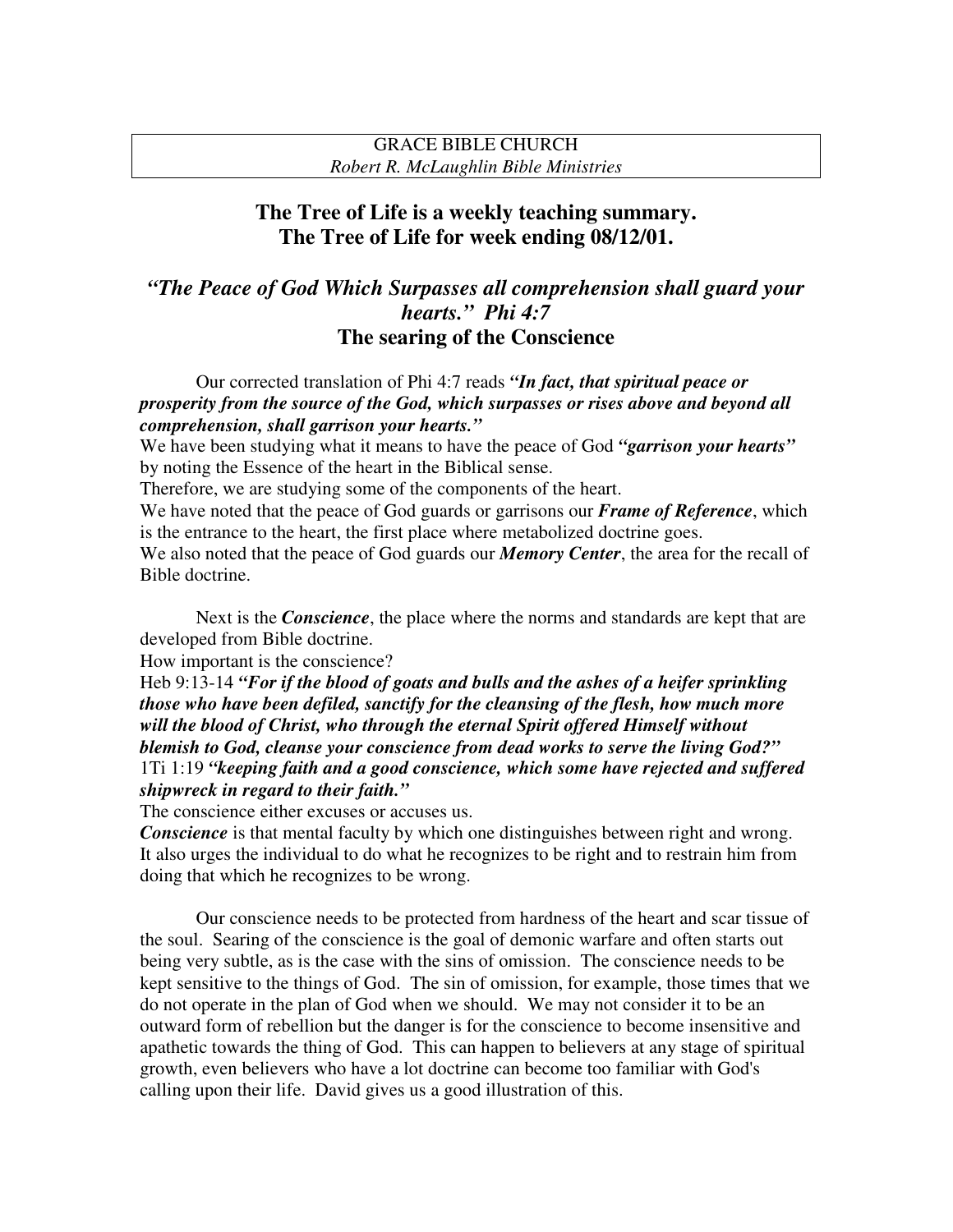### 2Sa 11:1 *"Then it happened in the spring, at the time when kings go out to battle, that David sent Joab and his servants with him and all Israel, and they destroyed the sons of Ammon and besieged Rabbah."*

The norm and standard was for the king to go out to battle with his soldiers, however, David is beginning to reject the doctrinal norms and standards in his soul. David was not only the commander of the Jewish army but he was the king of Israel. Instead of going out to lead the battle, he sent Joab his chief of staff and his nephews. The next part of the verse reveals David's sin of omission and the beginning of the effect it has on his conscience, 2Sa 11:1 *"…But David stayed at Jerusalem."* The word for *"stayed"* is the Hebrew word *"jashab"* which means that he not only remained, but he had no intention of ever going out on the battlefield again.

# 2Sa 11:2 *"Now when evening came David arose from his bed and walked around on the roof of the king's house, and from the roof he saw a woman bathing; and the woman was very beautiful in appearance."*

Apparently he had been sleeping during the day, another indication of David's spiritual status, he was sleeping during the day while his soldiers are out fighting the war he should be leading them in.

Next, David sees Bathsheba and then follows up with an investigation as to her identity. Remember that David was married to numerous beautiful women, but when the conscience begins to become hardened and seared toward the things of God, when it becomes infected by arrogance, "nothing" is sacred, not Doctrine, Property, Privacy or even Loyalty.

# 2Sa 11:3 *"So David sent and inquired about the woman. And one said, Is this not Bathsheba, the daughter of Eliam, the wife of Uriah the Hittite?"*

David is about to sell his integrity and character for a woman bathing in a bathtub, he will pay for it as we will see. David is actually about to destroy his integrity, he will still have authority, but authority without integrity is useless and usually becomes abusive. What is about to happen to David and his conscience is because of his neglect of God's calling upon his life.

This passage indicates that there was one place where David should be, God's will for him was to be leading the armies and instead he is staying home. David's real problem began by being in the wrong geographical location. Even though he is a mature believer, as high as you can go, his conscience is about to be hardened. Staying home and not fighting the battle God has called us to, inevitably will affect the conscience, 1Ti 1:18-19.

David's negative decisions from the past and his sin of omission is now about to catch up with him.

David, at this time is married to seven women:

Ahinoam of Jezreel, 1Sa 25:43.

Abigail of Carmel, in 1Sa 25:43-44.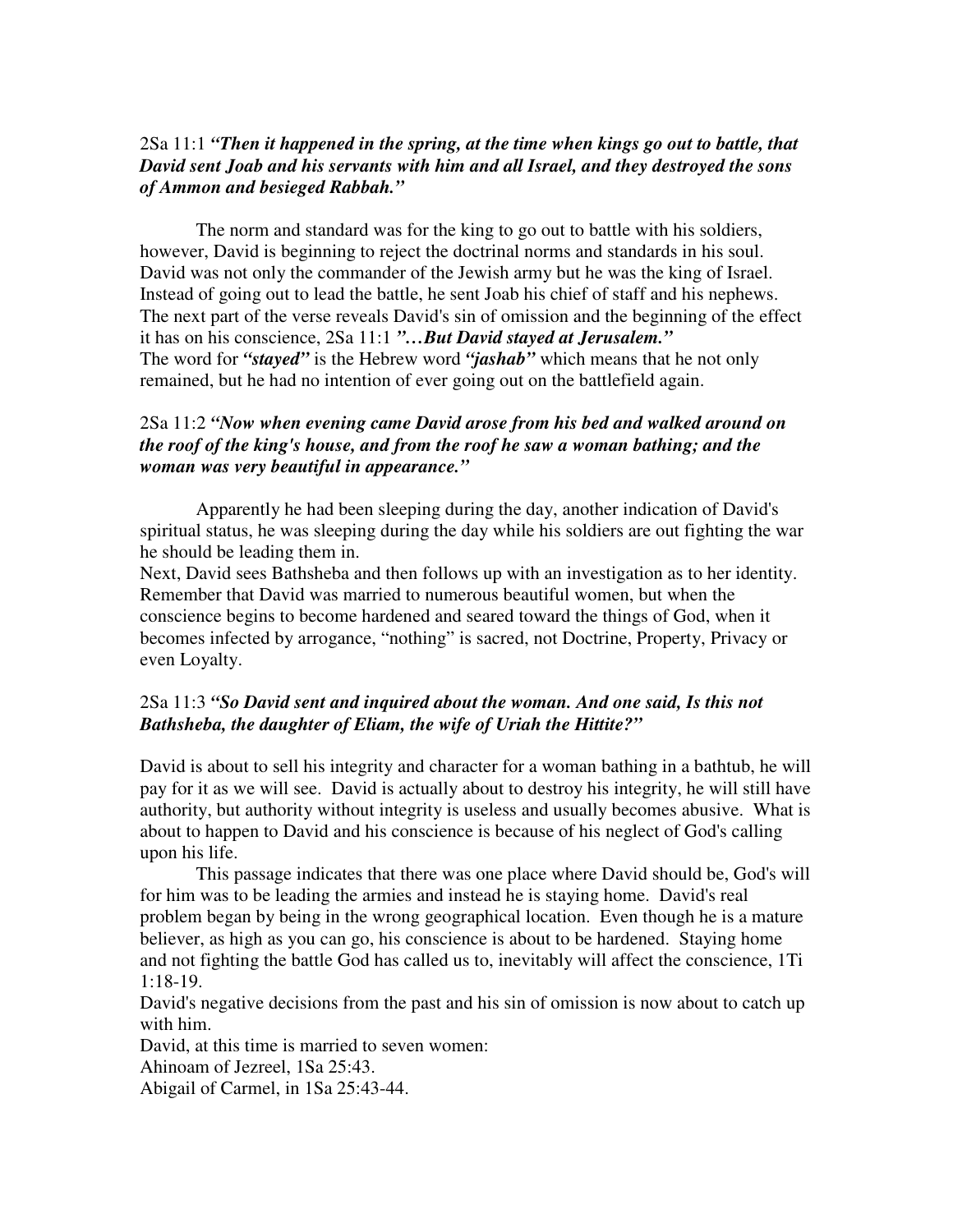Maacah, the daughter of the king of Geshur, 2Sa 3:3. Haggith, the mother of Adonijah, 2Sa 3:4. Abital and Eglah, 2Sa 3:4-5. Michal, the daughter of king Saul, 1Sa 18:27. In addition to that he has at least 10 mistresses and then he took even more wives, as 2Sa 5:13 says.

Remember that polygamy was forbidden by the word of God, even in David's day, Deu 17:17 *"neither shall he multiply wives for himself, lest his heart turn away; nor shall he greatly increase silver and gold for himself."*

Remember also that we are talking about a man described for us in Act 2:25, *"For David says of Him, I was always beholding the Lord in my presence; for He is at my right hand, that I may not be shaken."*

In Act 13:22, *"And after He had removed him,* **[Saul]** *He raised up David to be their king, concerning whom He also testified and said, I have found David the son of Jesse, a man after My heart, who will do all my will."*

David made some very serious negative decisions and because he has rejected God's plan, these decisions are beginning to catch up with him and his conscience is about to become hardened.

It is shocking the things a believer will do if his conscience is not cleansed by the word of God.

So David summons her to the palace and then takes her to his bedroom, where David forces himself upon her, even though he has discovered she is the wife of Uriah, a warrior who is fighting for the army of Israel. Uriah was one of David's knights and had been decorated, 2Sa 23:39, and 1Ch 11:41.

## 2Sa 11:4 *"And David sent messengers and took her, and when she came to him, he lay with her; and when she had purified herself from her uncleanness, she returned to her house."*

She didn't get there because of her own volition, the Hebrew verb for *took* is *"laqach"* (law-kakh') which means to snatch, seize, carry away or to take away, and the word is used in the imperfect tense meaning he did it more than once.

Another imperfect tense is used in the Hebrew word for *sex,* the verb *"shakab"* which means to have sex many times. This verb is also used for rape or forcing oneself upon another. It is the same verb used for one of David's sons raping one of David's daughters in 2Sa 13:11-14.

David has forgotten how to stay cleansed from the defilement of the world, as Psa 119:9 teaches, *"By keeping it according to Thy word."*

The point is that David is beginning to have no conscience whatsoever. He doesn't care about God's word or God's will. He doesn't care about his own army or Uriah or even Bathsheba. His conscience is becoming defiled, Tit 1:15 *"To the pure, all things are*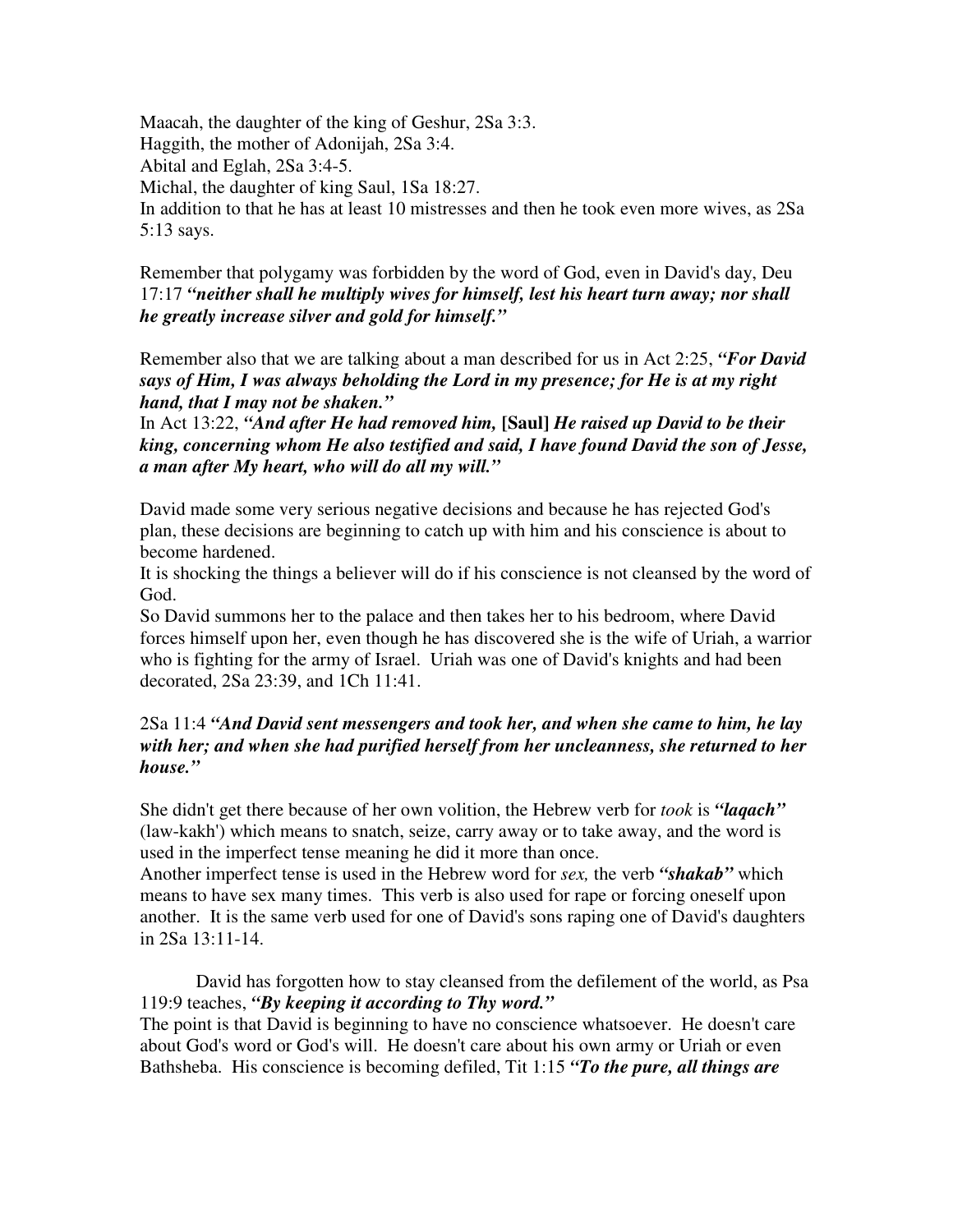#### *pure; but to those who are defiled and unbelieving, nothing is pure, but both their mind and their conscience are defiled."*

### In 2Sa 11:5 we read *"And the woman conceived; and she sent and told David, and said, I am pregnant."*

Bathsheba has become pregnant and to try to cover up has actions David calls Uriah home form the battle, hoping it will be thought that Uriah has gotten his wife pregnant. When this does not work, David gives orders to Joab, the commander of the army, which arranges for Uriah's death in battle. It all looks like the perfect crime, but David's sin is discovered and dealt with by Nathan, the prophet of God. The point here is that we all need to remember that if a man after God's own heart, Act 13:22, can fall so quickly and so far, surely we are all capable of similar failures.

If you reject God's calling upon your life, and the many invitations He provides, it's just a matter of time before the conscience begins to become less sensitive and hardened toward he plan of God for your life. With David, his real problem was his arrogance.

God has been with David in all of his military encounters and given him victory over all his enemies and God has given David a great name. But like so many believers, David has become stagnant, idle, dull, passive and bored. It's easy for the flesh to get bored and familiar with the plan of God and many believers do.

The slow battles that we face many times are not a very exciting kind of war to wage. David has also gotten used to an easier life, he has now moved up in the world, from the wilderness, his accommodations are better.

He no longer lives in a tent but in a palace. The prosperity and the blessings are now beginning to influence his dedication and devotion to God.

Pro 19:15 *"Laziness casts into a deep sleep, And an idle man will suffer hunger."* David is starting to become like Saul, in that he is willing to let others go out and fight his battles for him, remember Saul let David fight Goliath. Many believers are willing to let others go out and fight the battles rather than become part of the team that God has placed them on. They just sit back and let others use their time, talent, treasure, and spiritual gift. Their conscience too becomes hardened to the things of God.

#### Now notice in 2Sa 11:4 *"and when she had purified herself from her uncleanness, she returned to her house."*

As a believer in The Lord Jesus Christ, Bathsheba followed a principle of doctrine found in codex number 3 of the Mosaic law in Lev 15:18 *"if a man copulates with a woman, so that there is seminal emission, they shall both bathe in water and be unclean until evening."*

After she cleansed herself she left the palace, she would not return to her home in a state of impurity.

Uriah had been out to war and was not at home, therefore the source of her pregnancy could only be David. A very dangerous situation because both David and Bathsheba knew Lev 20:10 *"If a man commits adultery with another man's wife, the one who commits adultery with his friends wife, the adulterer and the adulteress shall both be put to death."*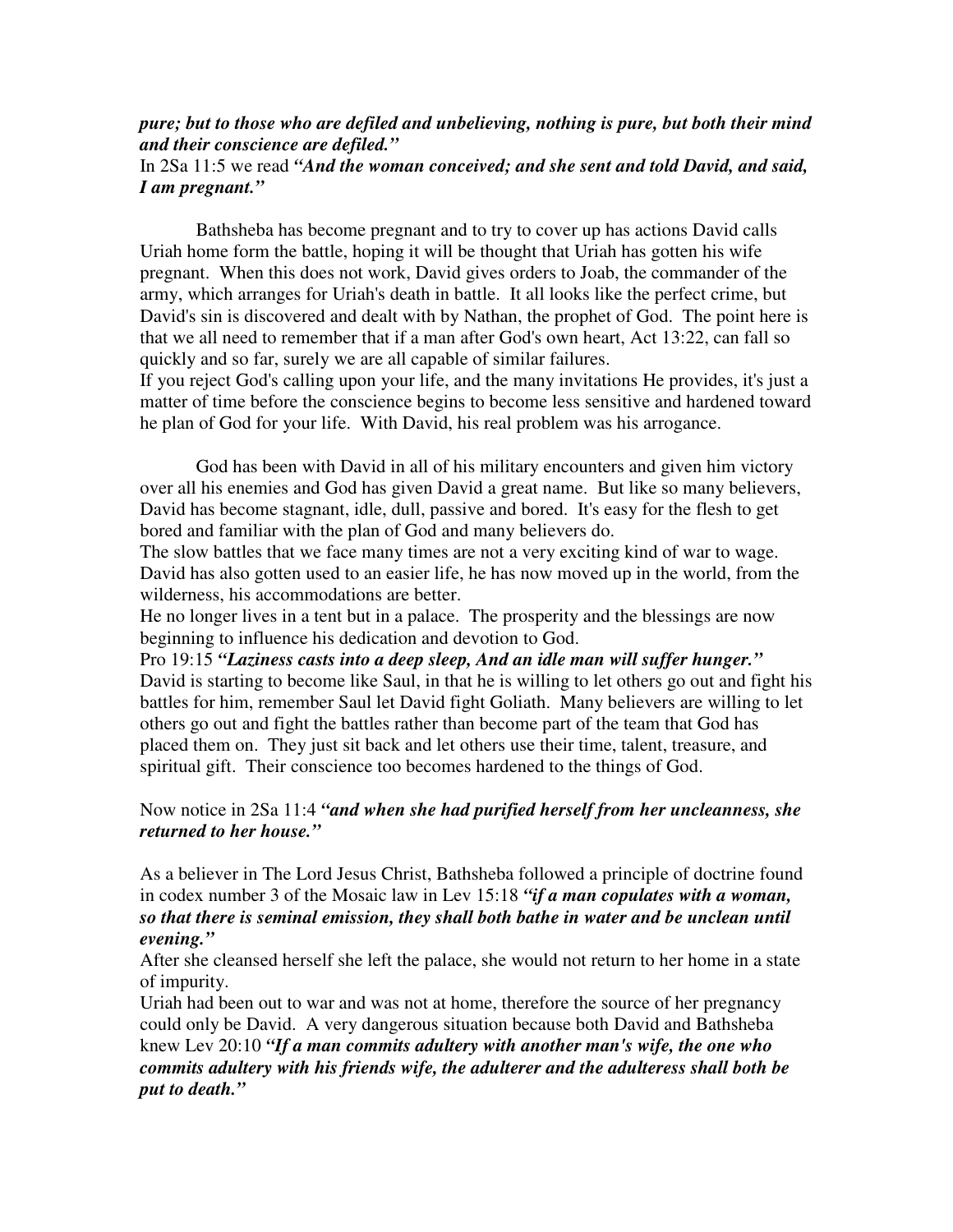In verses 6-15, we have David's arrogance and what happens when the conscience begins to become hardened and seared toward the things of God.

It's interesting that there's a passage taught by David to his son Solomon in Pro 6:16-19 *"There are six things which the Lord hates, yes, seven which are an abomination to Him: Arrogant eyes* [David's mental attitude]*, a lying tongue* [David flattering Uriah]*, and hands that shed innocent blood,* [the murder of Uriah] *a heart that devises wicked plans* [David's conscience devising conspiracy]*, feet that run rapidly to evil,* [David on the rooftop] *a false witness who utters lies* [David's lies to cover his tracks] *and one who spreads strife among brothers* [David ordering joab to put Uriah on the front line]*."*

In 2Sa 11:6, David brings a commander away from his unit and from a combat situation. Uriah the Hittite is a hero and a knight in the Jewish army, a professional soldier. But David's conscience has been defiled and seared, therefore he doesn't care about others, he only cares about himself.

This was the beginning of one of David's greatest failures, the abuse of his authority. What he did sexually was sinful but what he does now is evil, he abuses and misuses his authority. 1Ki 15:5 *"because David did what was right in the sight of the Lord, and had not turned aside from anything that He commanded him all the days of his life, except in the case of Uriah the Hittite."*

This is why it is so important to have the peace of God which surpasses all comprehension guarding an garrisoning your conscience, if not evil will get to you and evil is much more devastating to the soul than sin.

David has turned on Uriah and Uriah the Hittite was such a great man that he is even mentioned in the genealogy of The Lord Jesus Christ, Mat 1:6 *"And to Jesse was born David the king. And to David was born Solomon by her {who had been the wife} of Uriah;"*

David sinned against the Lord in operation "Bathsheba," but it isn't the adultery that is mentioned, it is the evil that is related to Uriah the Hittite, who was both a great believer in Christ and a great professional soldier.

Remember, David is not in apostasy, David is involved in evil. The conscience that has been defiled and seared can still hear the word of God, it just doesn't respond.

Pro 5:14 *"I was almost in all evil in the midst of the assembly and congregation."* You can have positive toward doctrine and still develop a conscience that has been defiled and seared by not responding to it.

#### Jam 1:22 *"But prove yourselves doers of the word, and not merely hearers who delude themselves."*

David knew doctrine and he knew what was right, however, he just chose to do what he wanted. As a mature believer, David has developed a conscience that has been defiled and seared and is using and flattering a soldier who has been very faithful in serving David and the nation of Israel.

A conscience that has been defiled and seared uses others.